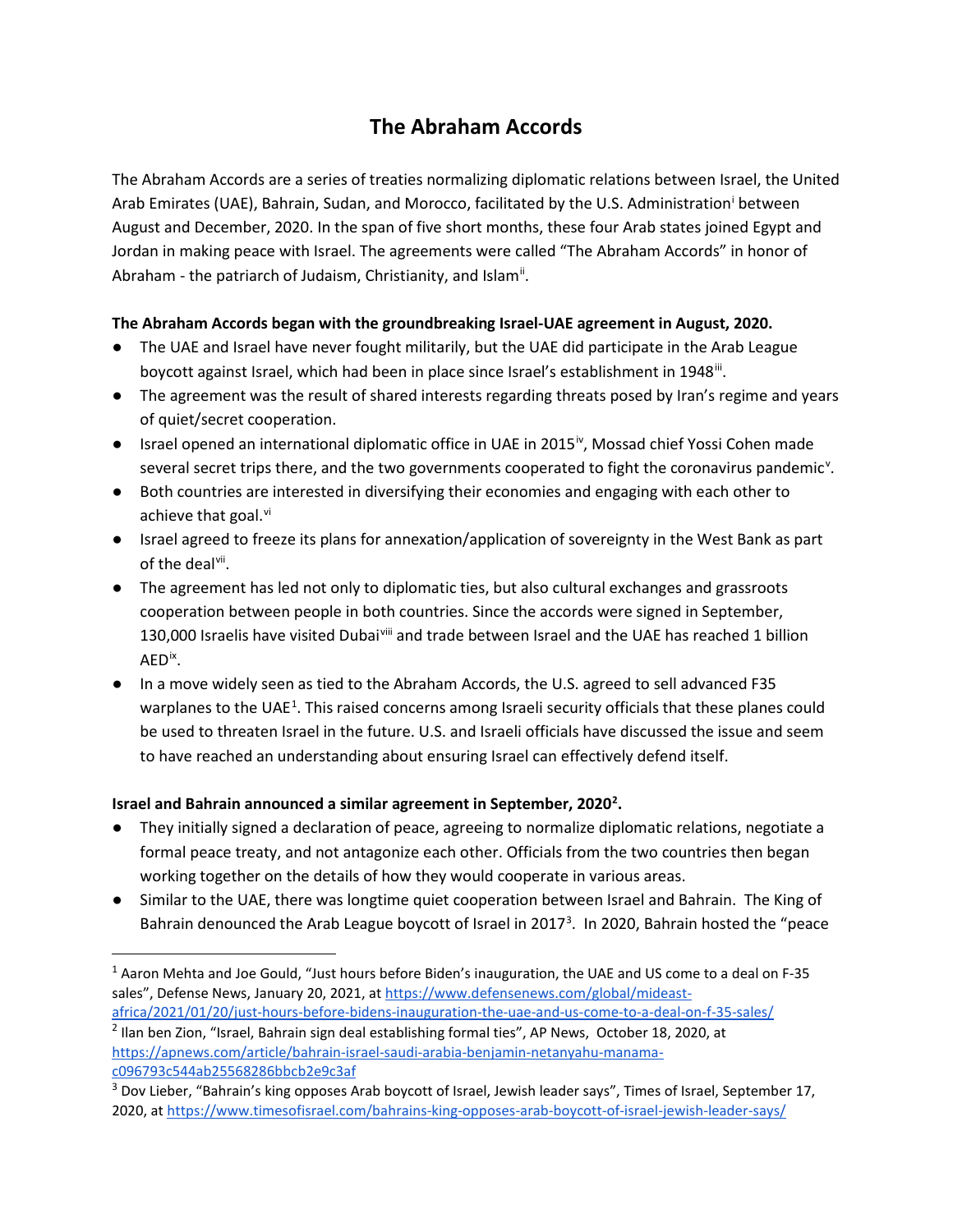to prosperity" conference<sup>[x](#page-2-9)</sup>, which was led by the U.S. Administration and boycotted by Palestinian leaders.

● The UAE and Bahrain have since announced they would cooperate with Israel to present a unified front to the U.S. regarding the Iran nuclear deal and the Iranian regime's ballistic missile program<sup>xi</sup>.

#### **Israel and Sudan signed a normalization agreement in October, 2020.**

- This agreement is more complicated than the others because Sudan's government is going through a transition with the stated goal of becoming more democratic<sup>[xii](#page-2-11)</sup>.
- There are some difficulties in implementing a normalization agreement, namely that Sudan must first repeal a domestic law that prohibits relations with Israel. Progress has also been slowed by opposition from some groups in Sudan and a precarious transition in the government $x$ <sup>iii</sup>.

## **Israel and Morocco announced a normalization agreement in December, 2020[xiv](#page-2-13).**

- $\bullet$  Morocco had quiet diplomatic relations with Israel prior to open normalization<sup>[xv](#page-2-14)</sup>. This was partly based on the long history of Jews in Morocco, many of whom fled the country to Israel<sup>[xvi](#page-2-15)</sup>. The Moroccan government has made efforts to preserve Jewish history and welcome Moroccan Jews who visit the country.
- The U.S. recognized Morocco's claims to the disputed territory of Western Sahara, as an incentive for the Moroccan government to normalize relations with Israel<sup>xvii</sup>. This was a controversial decision and it is unclear if the Biden Administration will adopt the same stance.

## **Palestinian leaders strongly condemned the Abraham Accords**.

- $\bullet$  The Palestinian Authority called the UAE-Israel agreement a total betrayal and attacked the UAE<sup>[4](#page-1-0)</sup>.
- Hamas reacted as expected, saying the agreement "served the Zionist narrative" and that Arab states should continue to engage in anti-normalization<sup>[5](#page-1-1)</sup>.
- These statements led to backlash in the Arab world, including a lengthy interview by former Saudi Ambassador to the U.S., Prince Bandar bin Sultan, levelling unprecedent and harsh public criticism of against the Palestinian leadership<sup>6</sup>.
- According to a poll by the Palestinian Center for Policy and Survey Research, 80 percent of Palestinians "describe their feelings towards [the Abraham Accords] as**: treason, abandonment, and insult.**" [7](#page-1-3)

<span id="page-1-0"></span><sup>4</sup> Oliver Holmes, Hazem Balousha, Michael Safi, and Bethan McKernan, "'We feel betrayed': Palestinians fear cost of Arab states' deals with Israel", The Guardian, September 22, 2020 at

[https://www.theguardian.com/world/2020/sep/22/we-feel-betrayed-palestinians-fear-cost-of-arab-states-deals](https://www.theguardian.com/world/2020/sep/22/we-feel-betrayed-palestinians-fear-cost-of-arab-states-deals-with-israel)[with-israel](https://www.theguardian.com/world/2020/sep/22/we-feel-betrayed-palestinians-fear-cost-of-arab-states-deals-with-israel)

<span id="page-1-1"></span><sup>&</sup>lt;sup>5</sup> Al Jazeera English Staff, "How the world reacted to UAE, Israel normalising diplomatic ties", Al Jazeera English, August 15, 2020 a[t https://www.aljazeera.com/news/2020/8/15/how-the-world-reacted-to-uae-israel](https://www.aljazeera.com/news/2020/8/15/how-the-world-reacted-to-uae-israel-normalising-diplomatic-ties)[normalising-diplomatic-ties](https://www.aljazeera.com/news/2020/8/15/how-the-world-reacted-to-uae-israel-normalising-diplomatic-ties)

<span id="page-1-2"></span> $6$  Reuters Staff, "Saudi former intelligence chief slams Palestinian leadership's criticism of UAE-Israel deal", Reuters, October 5, 2020 at [https://www.reuters.com/article/us-israel-gulf-saudi/saudi-former-intelligence-chief-slams](https://www.reuters.com/article/us-israel-gulf-saudi/saudi-former-intelligence-chief-slams-palestinian-leaderships-criticism-of-uae-israel-deal-idUSKBN26Q33U)[palestinian-leaderships-criticism-of-uae-israel-deal-idUSKBN26Q33U](https://www.reuters.com/article/us-israel-gulf-saudi/saudi-former-intelligence-chief-slams-palestinian-leaderships-criticism-of-uae-israel-deal-idUSKBN26Q33U)

<span id="page-1-3"></span><sup>&</sup>lt;sup>7</sup> Palestinian Center for Policy and Survey Research, "Public Opinion Poll No (77)", September 15, 2020 at <https://www.pcpsr.org/sites/default/files/Poll%2077%20English%20full%20text%20September2020.pdf>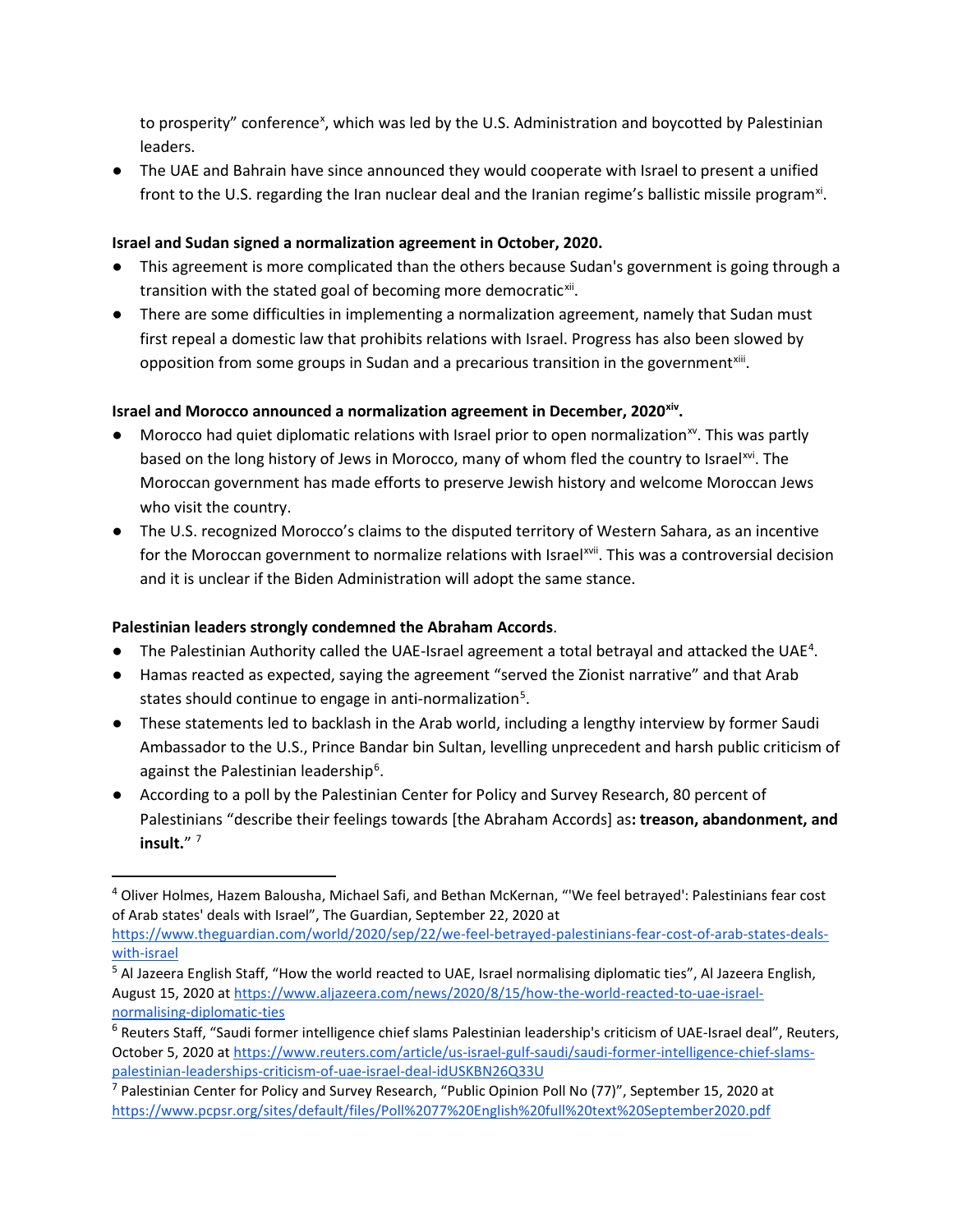● Dennis Ross, a former Middle East peace envoy for the U.S., wrote that the UAE's move "should also signal to Palestinians that others are not going to wait for them" to make peace with Israelxviii[.](#page-3-1)

### **Other Arab and Muslim states such as Oman, Indonesia, and Saudi Arabia are rumored to be considering normalization with Israel as well.**

<span id="page-2-1"></span><span id="page-2-0"></span><sup>&</sup>lt;sup>i</sup> US State Department, The Abraham Accords, at<https://www.state.gov/the-abraham-accords/> <sup>ii</sup> Steve Mnuchin speech, US Department of the Treasury, October 20, 2020, at <https://home.treasury.gov/news/press-releases/sm1195>

<span id="page-2-2"></span>iii Martin A. Weiss, Arab League Boycott of Israel, Federation of American Scientists, August 25, 2017, at <https://fas.org/sgp/crs/mideast/RL33961.pdf>

<span id="page-2-3"></span>iv John Reed and Simeon Kerr, "Israel to open diplomatic mission in UAE", Financial Times, November 27, 2015, at <https://www.ft.com/content/7b1193b8-94f1-11e5-b190-291e94b77c8f>

<span id="page-2-4"></span><sup>&</sup>lt;sup>v</sup> TOI Staff, "Mossad chief meets with UAE security head in Abu Dhabi, Times of Israel", Times of Israel, August 18, 2020, a[t https://www.timesofisrael.com/mossad-chief-meets-with-uae-security-in-abu-dhabi/](https://www.timesofisrael.com/mossad-chief-meets-with-uae-security-in-abu-dhabi/)

<span id="page-2-5"></span>vi Bryan Cave Leighton Paisner Law Firm, "Welcoming opportunities: The benefits of UAE-Israel cross-border investment" Arabian Business Global, October 19, 2020, at [https://www.arabianbusiness.com/business/453049](https://www.arabianbusiness.com/business/453049-welcoming-opportunities-the-benefits-of-uae-israel-cross-border-investment) [welcoming-opportunities-the-benefits-of-uae-israel-cross-border-investment](https://www.arabianbusiness.com/business/453049-welcoming-opportunities-the-benefits-of-uae-israel-cross-border-investment)

<span id="page-2-6"></span>vii Jacob Magid, UAE ambassador: 'Abraham Accords were about preventing annexation', Times of Israel, 2 February 2021, at [https://www.timesofisrael.com/uae-ambassador-abraham-accords-were-about-preventing](https://www.timesofisrael.com/uae-ambassador-abraham-accords-were-about-preventing-annexation/)[annexation/](https://www.timesofisrael.com/uae-ambassador-abraham-accords-were-about-preventing-annexation/)

<span id="page-2-7"></span>viii Middle East Eye Staff, 130,000 Israelis visited UAE since normalisation, Middle East Eye, February 2, 2021 at <https://www.middleeastmonitor.com/20210202-130000-israelis-visited-uae-since-normalisation/>

<span id="page-2-8"></span>ix Reuters, Dubai, Israel trade reaches 1 billion dirham since normalisation -Dubai media office, Reuters, 30 January 2021, a[t https://news.trust.org/item/20210130080117-yhx3q](https://news.trust.org/item/20210130080117-yhx3q)

<span id="page-2-9"></span><sup>x</sup> Staff writer, "US-led 'Peace to Prosperity' workshop kicks off in Bahrain", Al Arabiya English, June 25, 2019, at [https://english.alarabiya.net/business/economy/2019/06/25/US-led-workshop-kicks-off-in-Bahrain-with-top](https://english.alarabiya.net/business/economy/2019/06/25/US-led-workshop-kicks-off-in-Bahrain-with-top-business-people-government-officials)[business-people-government-officials](https://english.alarabiya.net/business/economy/2019/06/25/US-led-workshop-kicks-off-in-Bahrain-with-top-business-people-government-officials)

<span id="page-2-10"></span>xi Lazar Berman, "UAE, Bahrain: We need 'unified voice' with Israel on Iran's missiles, nukes", Times of Israel, January 26, 2021 a[t https://www.timesofisrael.com/uae-bahrain-we-need-unified-voice-with-israel-on-irans](https://www.timesofisrael.com/uae-bahrain-we-need-unified-voice-with-israel-on-irans-missiles-nukes/)[missiles-nukes/](https://www.timesofisrael.com/uae-bahrain-we-need-unified-voice-with-israel-on-irans-missiles-nukes/)

<span id="page-2-11"></span>xii Areig Elhag, "Sudan-Israel Relations: Ensuring Civilian Buy-In During a Democratic Transition", Fikra Forum at the Washington Institute, August 26, 2020, at [https://www.washingtoninstitute.org/policy-analysis/sudan-israel](https://www.washingtoninstitute.org/policy-analysis/sudan-israel-relations-ensuring-civilian-buy-during-democratic-transition)[relations-ensuring-civilian-buy-during-democratic-transition](https://www.washingtoninstitute.org/policy-analysis/sudan-israel-relations-ensuring-civilian-buy-during-democratic-transition)

<span id="page-2-12"></span>xiii I24 Staff, "Intel minister: It will take 'several months' before Israel-Sudan deal cemented", i24 News, January 29, 2021, a[t https://www.i24news.tv/en/news/israel/diplomacy-defense/1611865400-intel-minister-says-it-will-take](https://www.i24news.tv/en/news/israel/diplomacy-defense/1611865400-intel-minister-says-it-will-take-several-months-before-israel-sudan-deal-finalized)[several-months-before-israel-sudan-deal-finalized](https://www.i24news.tv/en/news/israel/diplomacy-defense/1611865400-intel-minister-says-it-will-take-several-months-before-israel-sudan-deal-finalized)

<span id="page-2-13"></span>xiv Avie Schneider, "Morocco Becomes Latest Arab Country To Normalize Ties With Israel", NPR, December 10, 2020, a[t https://www.npr.org/2020/12/10/945033413/morocco-becomes-latest-arab-country-to-normalize-ties](https://www.npr.org/2020/12/10/945033413/morocco-becomes-latest-arab-country-to-normalize-ties-with-israel)[with-israel](https://www.npr.org/2020/12/10/945033413/morocco-becomes-latest-arab-country-to-normalize-ties-with-israel)

<span id="page-2-14"></span>xv Elie Podeh and Einat Levi, "Israel and Morocco: Major Potential for Warm Peace", Morocco World News, December 17, 2020 at [https://www.moroccoworldnews.com/2020/12/328978/israel-and-morocco-major](https://www.moroccoworldnews.com/2020/12/328978/israel-and-morocco-major-potential-for-warm-peace/)[potential-for-warm-peace/](https://www.moroccoworldnews.com/2020/12/328978/israel-and-morocco-major-potential-for-warm-peace/)

<span id="page-2-15"></span>xvi Mohamed Chtatou, "Understanding Moroccan "Normalization" with Israel",", Fikra Forum at the Washington Institute, January 5, 2021 a[t https://www.washingtoninstitute.org/policy-analysis/understanding-moroccan](https://www.washingtoninstitute.org/policy-analysis/understanding-moroccan-normalization-israel)[normalization-israel](https://www.washingtoninstitute.org/policy-analysis/understanding-moroccan-normalization-israel)